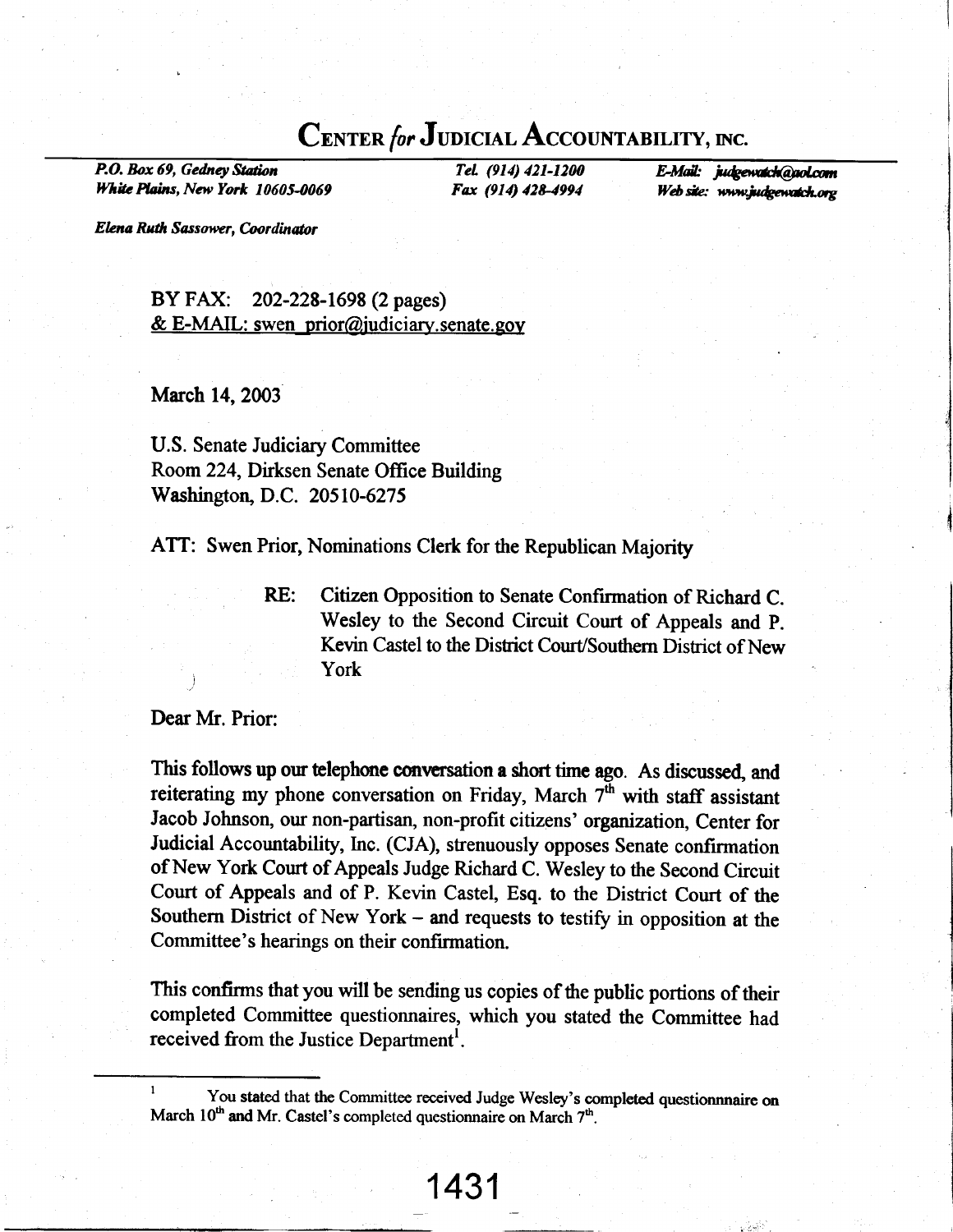Please also send any written informational materials about the Committee's confirmation process. This would include information concerning the Committec's investigative procedures upon receiving notification, such as this, of citizen opposition and requests to testify in opposition. This would also include the Committee's written standards for evaluating the qualifications of federal judicial nominees - including the weight accorded to bar association ratings, such as those of the American Bar Association and the Association of the Bar of the City of New York [City Bar].

Thank you.

Yours for a quality judiciary,

Sena R.R. Massone

ELENA RUTH SASSOWER, Coordinator Center for Judicial Accountability, Inc. (CJA)

cc: Rachel Arfa, Nominations Clerk for the Democratic Minority [By Fax: 202-224-9516 & E-Mail: rachel\_arfa@judiciary. senate.gov]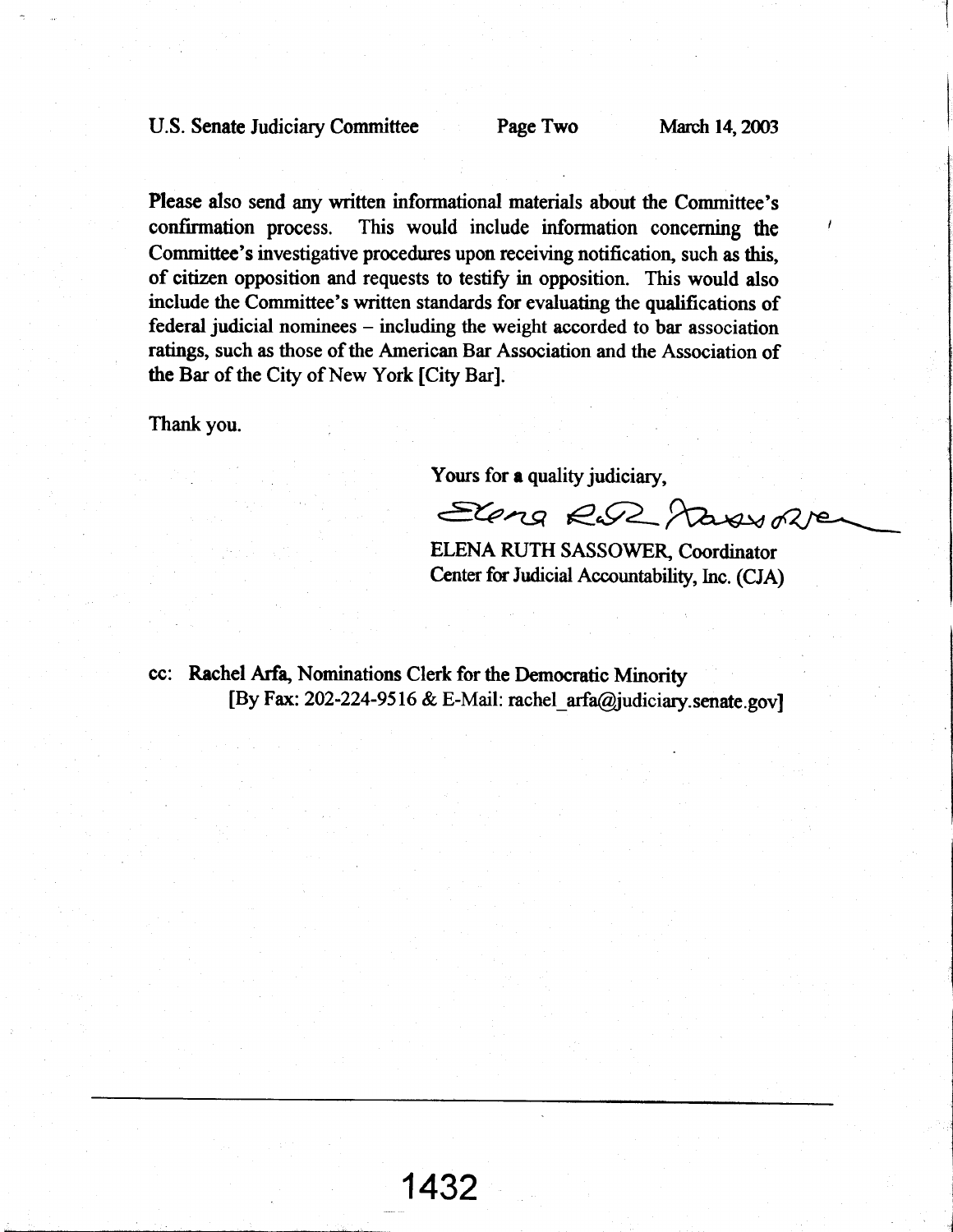# CENTER for JUDICIAL ACCOUNTABILITY, INC.

P.O. Box 69, Gedney Station White Plains, New York 10605-0069

Tel: (914) 421-1200 Fax: (914) 428-4994

E-mail: judgewatch@aol.com Website: www.judgewatch.org

#### **FAX COVER SHEET**

This fax transmission consists of a total of  $\frac{3}{5}$  page(s) including this cover page. If you have not received all the pages, please call (914) 421-1200.

 $31/41$ んろ TIME:  $4\rho$ M  $FAX#: 202$ DATE: Nomina  $odrccos$ Corpu  $\omega$ deca  $RE:$ EQ/C FROM: ELENA RUTH SASSOWER, Coordinator

NOTE: The information herein contained is PRIVILEGED AND CONFIDENTIAL, intended for the use of the intended recipient, named above. If you are not the intended recipient, an agent or an employee responsible for delivering this document to the intended recipient, you are hereby notified that any dissemination or copying of this document or the information contained herein, is strictly prohibited. If you have received this facsimile in error, please notify us immediately by telephone at the above indicated telephone number and return the original facsimile to us at the above address by mail. You will be reimbursed for all costs incurred. Thank you!

**MESSAGE:** 

nclos001  $2\lambda$  $\mathcal{L}$ 00000  $\overline{a}$  $\angle 0\sqrt{2}$ NOMMOSIN <u>iara</u> rgl arr, Proceducs toaks

CENTER for JUDICIAL ACCOUNTABILITY, INC. is a national, non-partisan, non-profit citizens organization documenting how judges break the law and get away with it.

433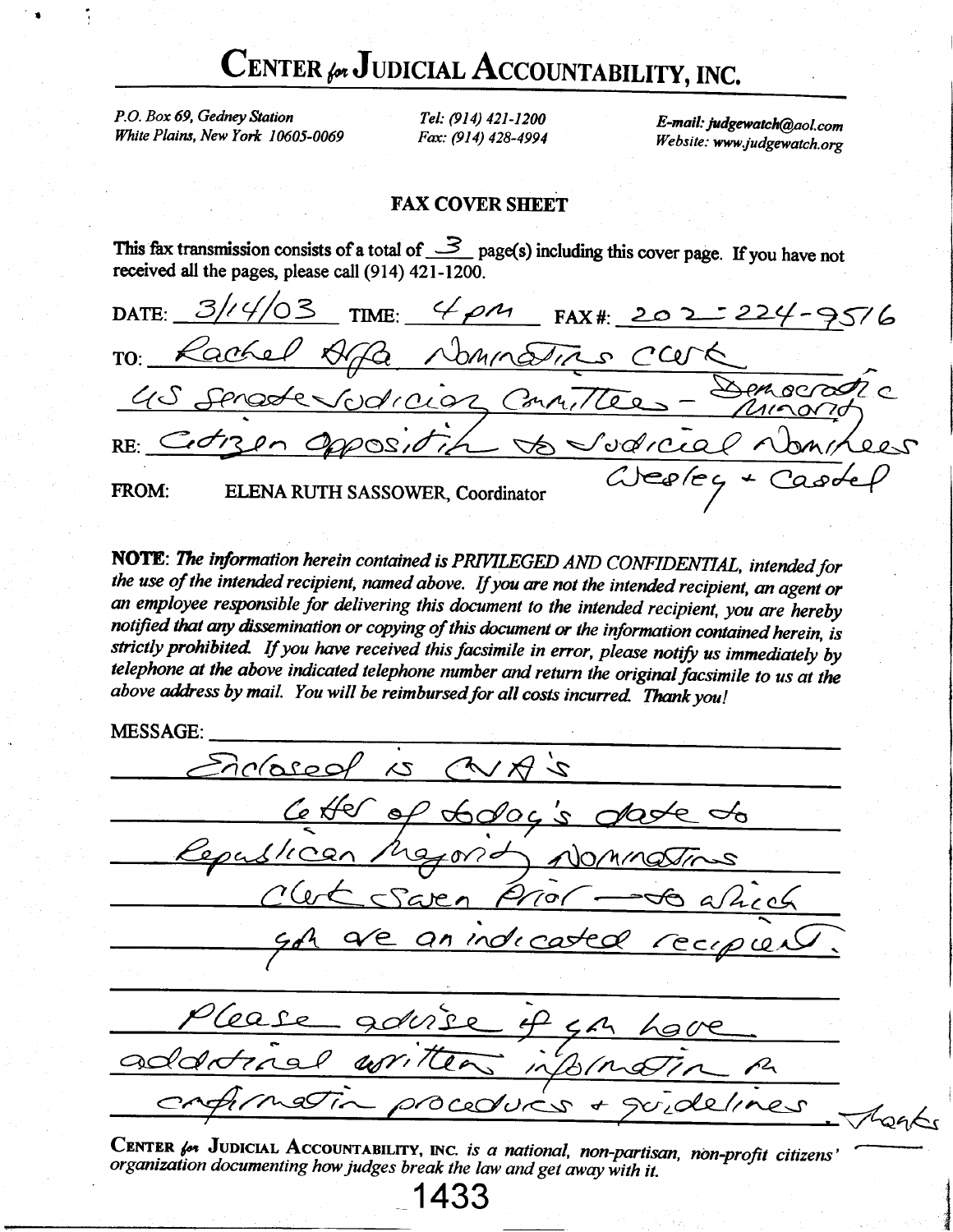Swen Prov<br>Noninations Clerk<br>— Republican Ingroity

TRANSMISSION VERIFICATION REPORT

|            | TIME : 03/14/2003 16:01 |  |
|------------|-------------------------|--|
| NAME : CJA |                         |  |
|            | FAX : 9144284994        |  |
|            | TEL : 9144211200        |  |

DATE, TIME FAX NO. /NAME DURATION PAGE(S) **RESULT MODE** 

 $\mathcal{F}=\mathcal{F}$ 

03/14 16:00 12022281698 00:00:57  $02<sub>1</sub>$ **OK STANDARD ECM** 

TRANSMISSION VERIFICATION REPORT

Pachel Arfa<br>Nominations Clubs<br>Derocratic Amorio TIME : 03/14/2003 16:06

NAME : CJA FAX : 9144284994 TEL : 9144211200

DATE, TIME 03/14 16:05 FAX NO. /NAME 12022249516 **DURATION**  $00:01:33$ PAGE(S) ØЗ **RESULT** ОK MODE **STANDARD ECM** 

1434